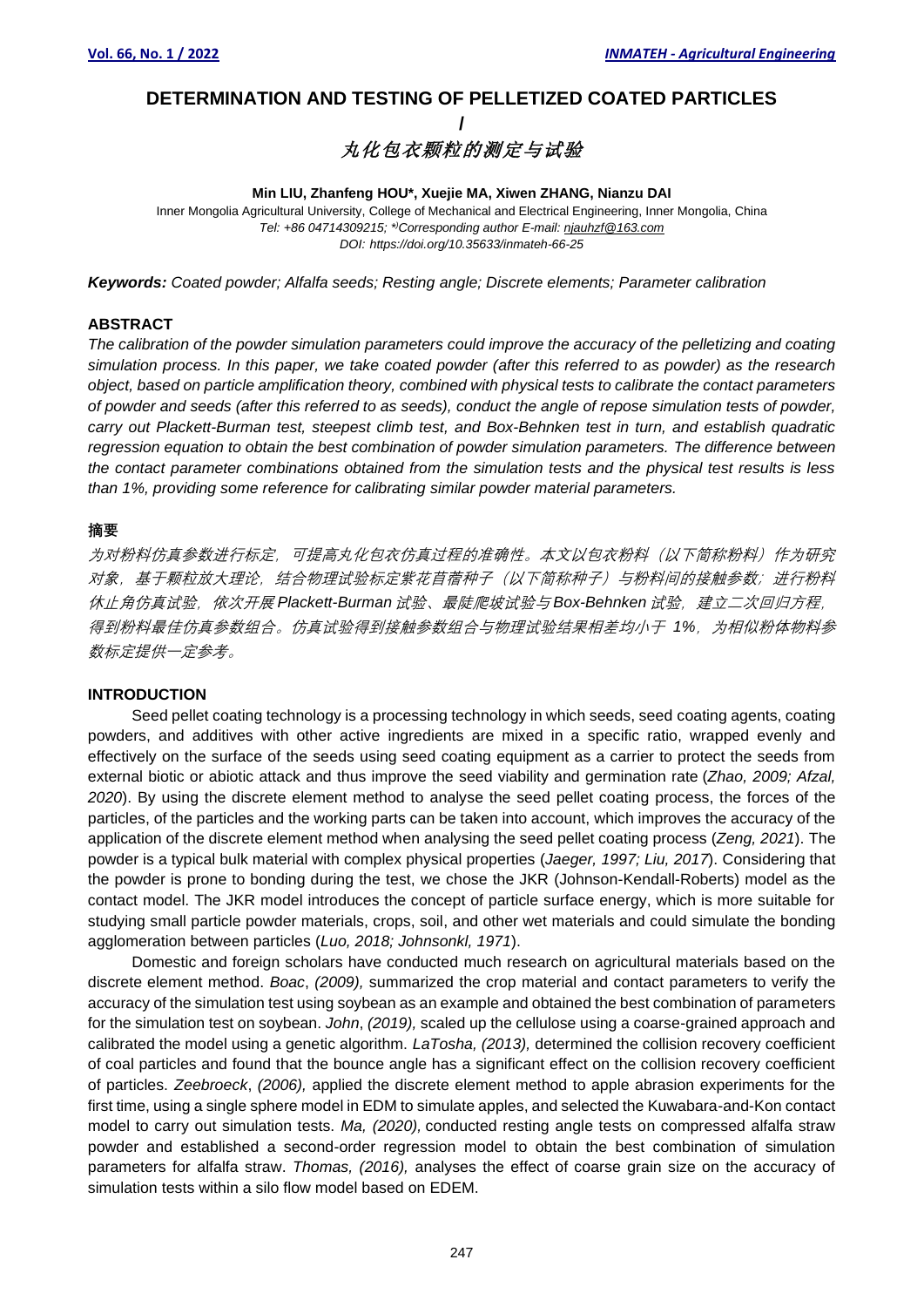*Mukherjee, (2018)*, proposes a discrete element model to predict the effect of humidity on drug powder flow by varying the cohesion between particles in a simple hopper geometry. *ASAF, (2007),* established a twodimensional model of soil particles and sought the optimal soil contact parameters by the Nelder-Mead algorithm. *Alexandros*, *(2020)*, simulated the mobility of the powder at low pressure by DEM and found that the coefficient of friction between the particles affects the confinement factor. *Mohammadreza, (2018),* used the discrete element method to analyse the effect of inter-particle adhesion force on simulation accuracy during powder mixing. *Xing, (2020),* used the JKR model to calibrate soil contact parameters using soil in the hot zone of Hainan. *Li, (2019),* based on particle scaling theory, uses the discrete element method to obtain the optimum combination of contact parameters for wheat flour. *Tamas, (2018),* developed a discrete element simulation model of the soil sweeper and calibrated the soil under different moisture content conditions. Comprehensive domestic and international research status: few studies on the calibration of powder material parameters, and no discrete element simulation parameter calibration for coated powder has been seen.

In this paper, we measure the basic physical parameters of powders by physical experiments combined with simulation tests, and the rest angle is used as the response value for simulation tests to establish the regression equation and obtain the optimal combination of simulation contact parameters for powders, in order to provide a reference for the calibration of discrete element parameters of other powder materials.

#### **MATERIALS AND METHODS**

# **Test material and parameter determination**

The experiment uses the seeds and the powder which made up of soybean meal and diatomaceous earth as the radio of 1:1 as the material, and the seed simulation parameters were measured by physical tests (*Hao, 2017*), combining the domestic and international literature and referring to the built-in database of EDEM software (*Zhou, 2017*), the powder simulation parameters were obtained, as shown in Table 1.

**Table 1**

| <b>Simulation parameters</b> | <b>Values</b>        |  |  |  |  |
|------------------------------|----------------------|--|--|--|--|
| Poisson's ratio of seed      | 0.4                  |  |  |  |  |
| Seed shear modulus / Pa      | $1.02 \times 10^{7}$ |  |  |  |  |
| Seed density / $kg·m-3$      | 1250±0.016           |  |  |  |  |
| Poisson's ratio of powder    | 0.296                |  |  |  |  |
| Powder shear modulus / Pa    | $3\times107$         |  |  |  |  |
| Powder density / $kg·m-3$    | $1833+0.1$           |  |  |  |  |

**Discrete element simulation test parameters**

#### **Simulation Model**

The powder and seed simulation models were established in the discrete element simulation software, and the powder particles used a single spherical model, as shown in Figure 1a, and the particle size was enlarged by 6 times based on the particle amplification theory (*Feng, 2009; Thakur, 2016; Sakai, 2014*). The seeds used a multi-sphere aggregation to establish the discrete element simulation model, as shown in Figure 1b. We chose the Hertz-Mindlin no-slip contact model to conduct the contact parameter calibration test between seed and powder (*Wu, 2019*) and chose the Hertz-Mindlin with JKR contact model for conducting the powder rest angle simulation test. We used the fixed-size particles for the simulation, with a Rayleigh Time Step of 6.87 × 10-6s and a grid size of 3Rmin (*Hu, 2010*).



# **PARAMETER CALIBRATION PROCESS Powder to seed contact parameter calibration**

# **Crash recovery factor**

This paper used the collision bounce test to calibrate the collision recovery coefficient of seeds and powder, as shown in Figure 2.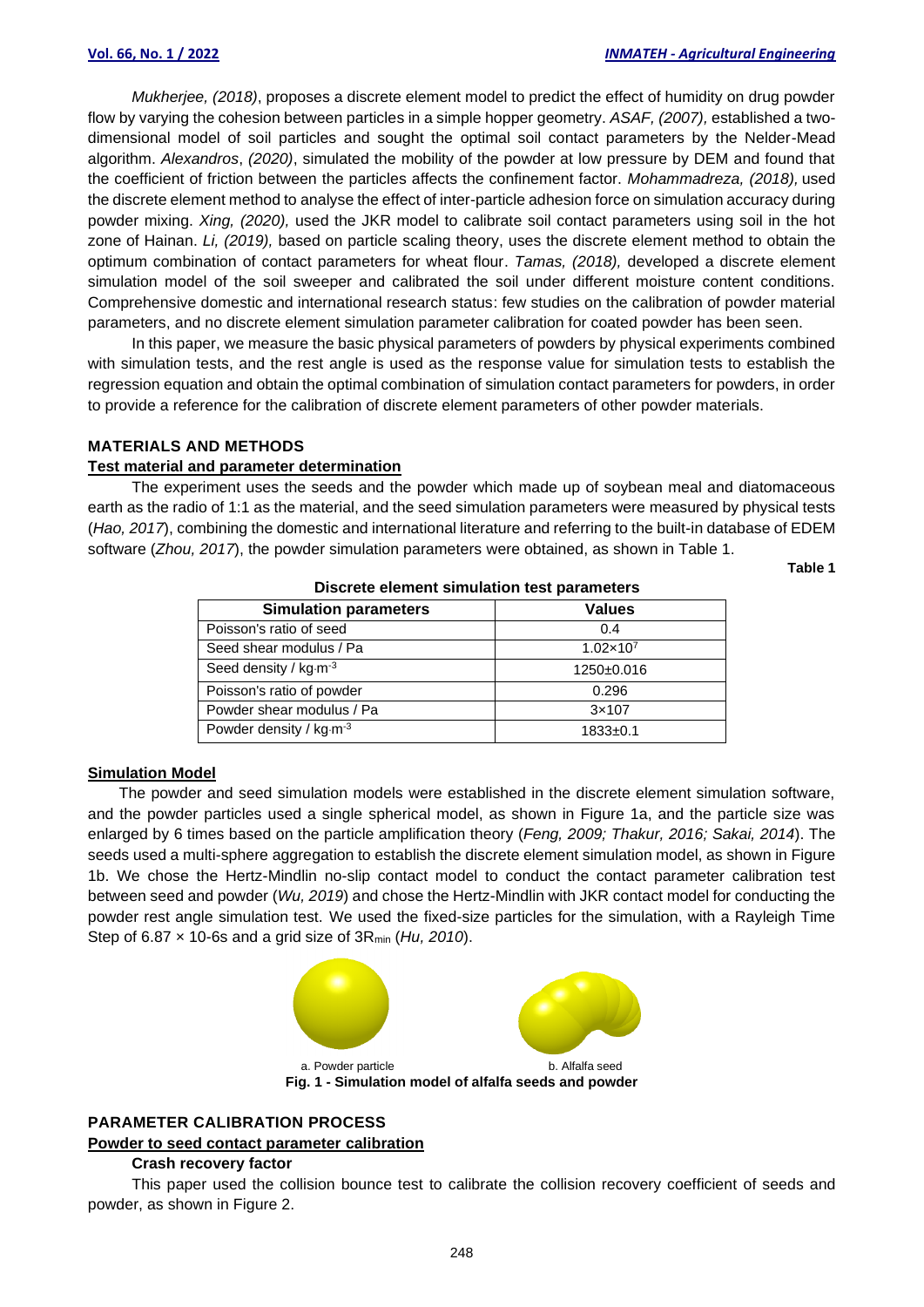Since the static friction coefficient *a<sup>2</sup>* and rolling friction coefficient *a<sup>3</sup>* between seed and powder, the collision recovery coefficient *a4,* static friction coefficient *a5,* and rolling friction coefficient *a<sup>6</sup>* between powders do not affect the seed rebound height, they are all set to 0. Take the range of collision recovery coefficient of seed and powder *a<sup>1</sup>* is 0.1~0.3, the step size is 0.05 for 6 sets of tests, and get the rebound height of seed *b1*, the test design and results are shown in Table 3, and the fitting equation is shown in Eq. 1.





a. Physical tests **b.** Simulation test

**Fig. 2 - Collision recovery coefficient test**

**Table 3**

#### **Collision recovery coefficient test design and results**

| No. | a <sub>1</sub> | $b_1/mm$ |
|-----|----------------|----------|
|     | 0.10           | 2.499    |
| 2   | 0.15           | 4.615    |
| 3   | 0.20           | 6.09     |
|     | 0.25           | 8.502    |
| 5   | 0.30           | 9.809    |
|     | 0.35           | 13.39    |

$$
b_1 = 20.01479 a_1 + 47.52143 a_1^2 + 0.22856 \tag{1}
$$



**Fig. 3 - Collision recovery coefficient and rebound height fitting curve**

The coefficient of determination of the fitted equation  $R^2=0.98904$  indicates that the equation fits reliably, and the rebound height of 8.01 mm measured by the physical experiment is brought into the equation, and the solution of *a<sup>1</sup>* is 0.246. The solution result is input into EDEM for the simulation test, and the rebound height is 8.07, and the relative error is only 0.75%.

# **Static friction coefficient**

In this paper, we use the slope method to determine the static friction coefficient of seed and powder, and the test is shown in Figure 4. When conducting the slope slip simulation test, set  $a_1$  as 0.246, set  $a_3$ ,  $a_4$ ,  $a_5$ , and  $a_6$  to 0. Take the range of static friction coefficient between seed and powder  $a_2$  from 0.6 to 0.85, set the step size to 0.02 for 6 sets of tests and obtain the rotation angle *b<sup>2</sup>* of the inclinometer. The test design and results are shown in Table 4, and the fitting equation is shown in Eq.2.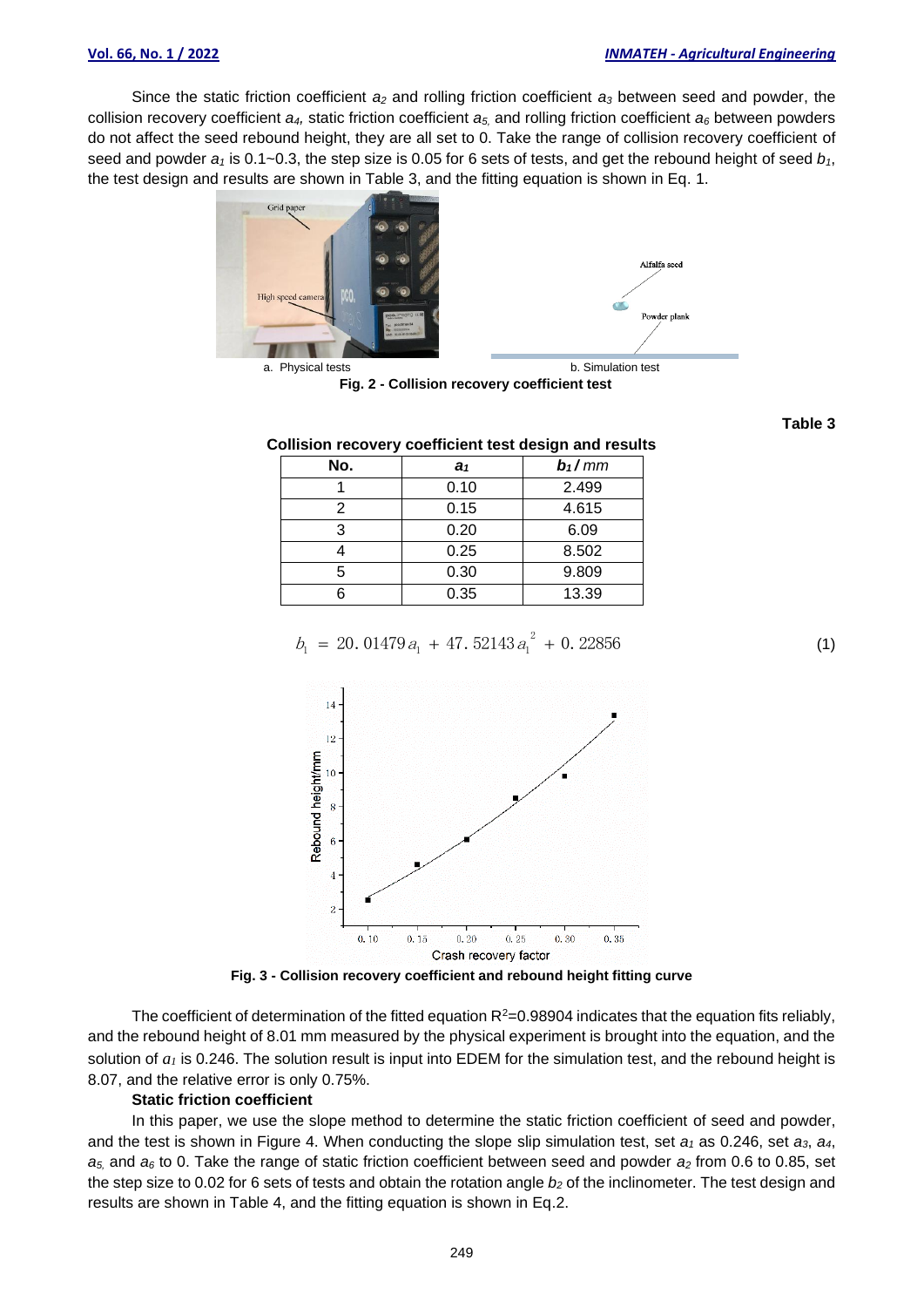

**Fig. 5 - Fitting curve of static friction coefficient and rotation angle of inclinometer**

The coefficient of determination of the fitted equation  $R^2=0.98904$ , the physical test result of 31.85° was brought into the equation, and the solution of *a<sup>2</sup>* was 0.776. The solution result was input into EDEM for the simulation test, and the rotation angle was 32.06°, and the relative error with the physical test was 0.66%.

# **Rolling friction coefficient**

This paper determined the rolling friction coefficient between seeds and powders by an inclined rolling test, shown in Figure 6. When conducting the inclined rolling simulation test, set *a<sup>1</sup>* as 0.246, set *a<sup>2</sup>* as 0.776, set *a4*, *a5*, and *a<sup>6</sup>* to 0. The rolling friction coefficient of seed and powder *a<sup>3</sup>* was taken to be in the range of 0.2- 0.3, set a step size of 0.02 for six sets of simulation tests. *b<sup>3</sup>* was the horizontal rolling distance of seeds, and the experimental design and results are shown in Table 5, and the fitting equation is shown in Eq.3.

![](_page_3_Figure_7.jpeg)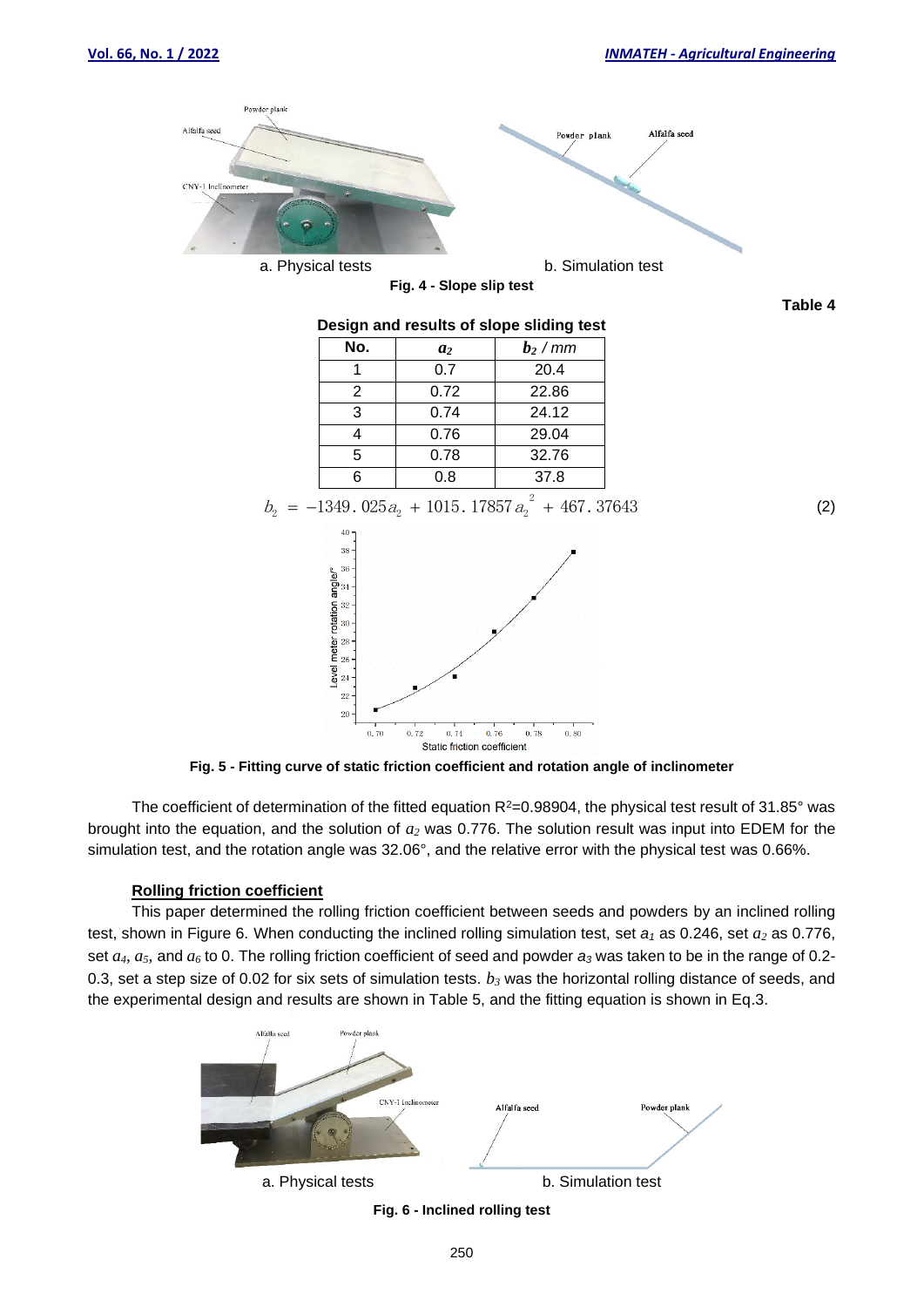**Table 5**

| No. | $a_3$ | $b_3$ / mm |
|-----|-------|------------|
|     | 0.2   | 114.6      |
| 2   | 0.22  | 93.12      |
| ર   | 0.24  | 81.51      |
|     | 0.26  | 63.08      |
| 5   | 0.28  | 56.00      |
|     | 0.3   | 39.88      |

**Inclined rolling test design and results**

$$
b_3 = -1721.80714 a_3 + 2005.35714 a_3^2 + 377.47571
$$
 (3)

![](_page_4_Figure_6.jpeg)

**Fig. 7 - Fitting curve of rolling friction coefficient and horizontal rolling distance**

The coefficient of determination of the fitted equation  $R^2=0.99102$ , the physical test result of 69.2mm was brought into the equation and solved to obtain *a<sup>3</sup>* of 0.255. The solution result was input into EDEM for the simulation test, and the seed horizontal rolling length was 68.74mm, with a relative error of 0.66% from the physical test.

# **Contact parameter calibration test of the powder**

# **The angle of the repose test**

Using FT-104B resting angle tester for powder resting angle test, as in Figure 8a, the profile curve is extracted by image processing and linearly fitted to obtain the simulation test rest angle, as shown in Figure 9, the average value was obtained as 41.69°±0.79.

![](_page_4_Figure_12.jpeg)

251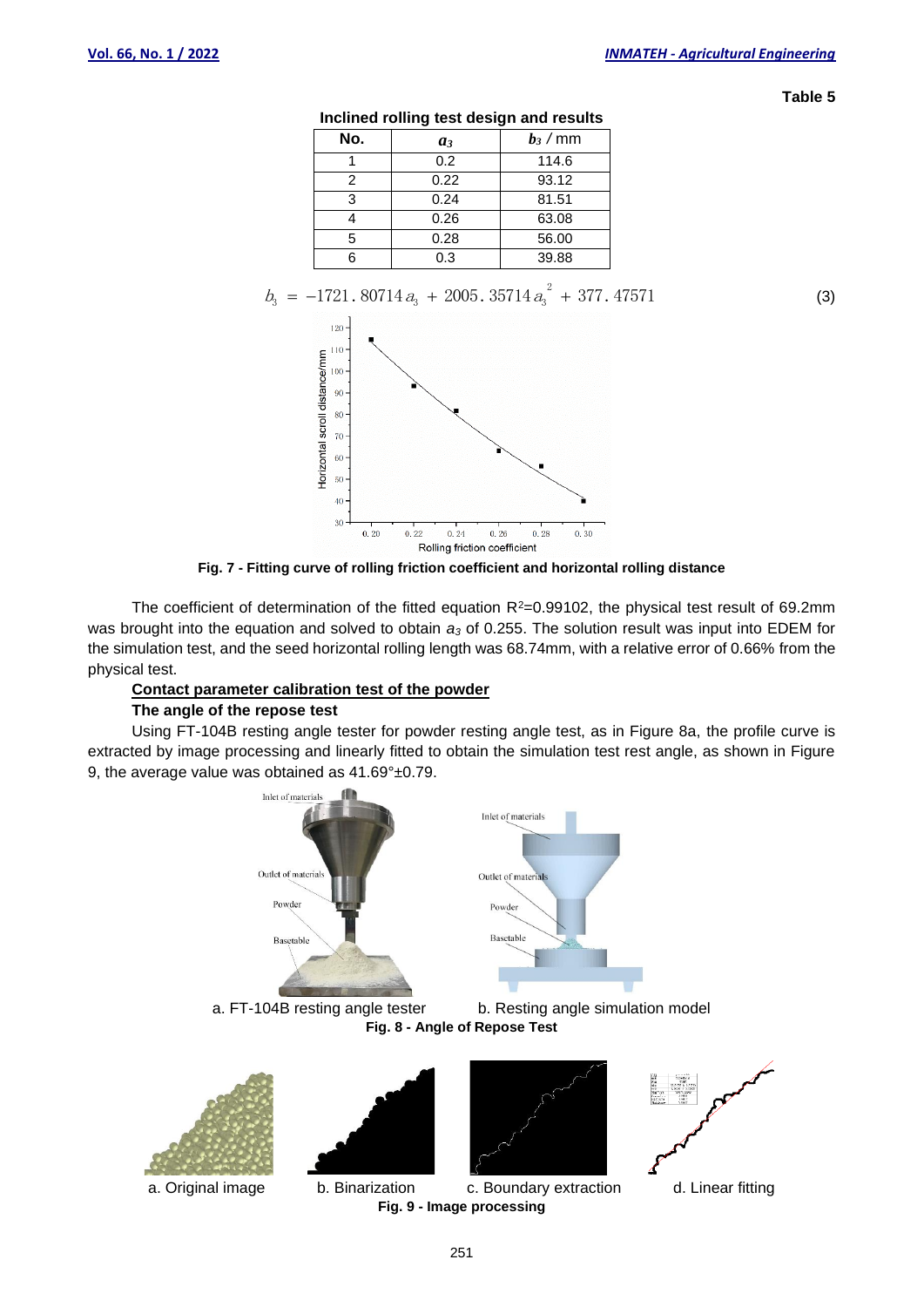# **The Plackett-Burman test**

The Plackett-Burman test was conducted with the rest angle as the response value, and the test parameters are shown in Table 6, and the test design and results are shown in Table 7.

| Plackett-Burnian test parameters range table        |                |                 |  |  |  |  |
|-----------------------------------------------------|----------------|-----------------|--|--|--|--|
| <b>Simulation test parameters</b>                   | Low level (-1) | High level (+1) |  |  |  |  |
| Powder - powder restitution coefficient A           | 0.05           | 0.25            |  |  |  |  |
| Powder - powder static friction coefficient B       | 0.7            | 0.9             |  |  |  |  |
| Powder - powder rolling friction coefficient C      | 0.25           | 0.45            |  |  |  |  |
| Powder - steel plate restitution coefficient D      | 0.05           | 0.25            |  |  |  |  |
| Powder - steel plate static friction coefficient E  | 0.62           | 0.82            |  |  |  |  |
| Powder - steel plate rolling friction coefficient F | 0.19           | 0.39            |  |  |  |  |
| JKR surface energy G                                | 0.1            | 0.3             |  |  |  |  |

# **Plackett-Burman test parameters range table**

#### **Table 7**

**Table 6**

| <b>Plackett-Burman test</b><br>protocol and results<br>No. | A    | B    | C    | D    | E    | F    | G    | Repose<br>angle $\theta$ / $^{\circ}$ |
|------------------------------------------------------------|------|------|------|------|------|------|------|---------------------------------------|
|                                                            |      | 1    | $-1$ | ۸    | 1    |      | $-1$ | 30.86                                 |
| $\overline{2}$                                             | -1   | 1    | и    | $-1$ | 1    |      | 1    | 48.00                                 |
| 3                                                          | 4    | $-1$ | 4    | 1    | $-1$ | 1    | 1    | 49.16                                 |
| 4                                                          | $-1$ | 1    | $-1$ | 4    | 1    | $-1$ | 1    | 39.11                                 |
| 5                                                          | $-1$ | $-1$ |      | $-1$ | 1    | 1    | $-1$ | 42.73                                 |
| 6                                                          | $-1$ | $-1$ | $-1$ | 1    | $-1$ | 1    | 1    | 41.45                                 |
| 7                                                          |      | $-1$ | $-1$ | $-1$ | 1    | $-1$ | 1    | 44.82                                 |
| 8                                                          |      | 1    | $-1$ | $-1$ | -1   |      | $-1$ | 33.91                                 |
| 9                                                          |      | 1    |      | $-1$ | $-1$ | $-1$ | 1    | 44.41                                 |
| 10                                                         | $-1$ | 1    | 4    | 4    | -1   | $-1$ | $-1$ | 38.53                                 |
| 11                                                         |      | $-1$ |      |      | 4    | $-1$ | $-1$ | 43.24                                 |
| 12                                                         | -1   | $-1$ | $-1$ | $-1$ | $-1$ | $-1$ | $-1$ | 32.78                                 |
| 13                                                         | 0    | 0    | 0    | 0    | 0    | 0    | 0    | 43.74                                 |

#### **Table 8**

# **Plackett-Burman test parameter contribution analysis**

| <b>Parameters</b> | <b>Stdized effects</b> | Sum of  | <b>Contribution</b> |
|-------------------|------------------------|---------|---------------------|
|                   |                        | squares | degree / %          |
| A                 | 0.63                   | 1.20    | 0.31                |
| B                 | $-3.23$                | 31.23   | 8.05                |
| C                 | 7.19                   | 155.09  | 39.99               |
|                   | $-0.72$                | 1.54    | 0.40                |
| E                 | 1.42                   | 6.05    | 1.56                |
|                   | 0.54                   | 0.86    | 0.22                |
| G                 | 7.48                   | 168.00  | 43.32               |

#### **Table9**

#### **Significance analysis of Plackett-Burman test parameters**

| <b>Parameters</b> | Degree of<br>freedom | Sum of<br>squares | <b>F-value</b> | P-value    |
|-------------------|----------------------|-------------------|----------------|------------|
| Model             |                      | 363.98            | 13.32          | 0.0124     |
| Α                 |                      | 1.20              | 0.31           | 0.6084     |
| В                 |                      | 31.23             | 8.00           | $0.0474*$  |
| C                 |                      | 155.09            | 39.72          | $0.0032**$ |
| D                 |                      | 1.54              | 0.39           | 0.5640     |
| E                 |                      | 6.05              | 1.55           | 0.2812     |
| F                 |                      | 0.86              | 0.22           | 0.6626     |
| G                 |                      | 168.00            | 43.03          | $0.0028**$ |

*Note: \*\* indicates an extremely significant effect (p<0.01),\* indicates a significant effect (p<0.05). Same as below*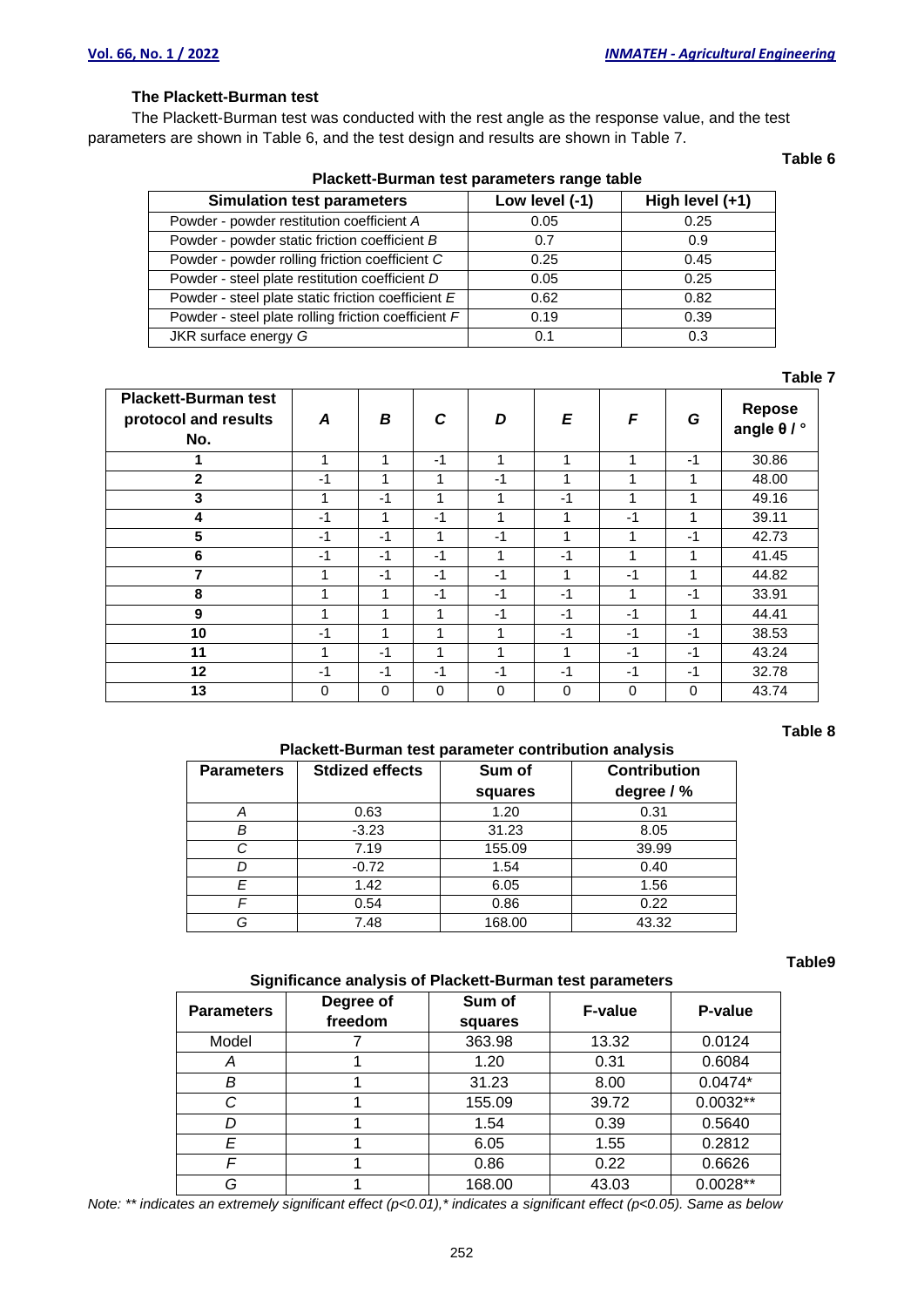From Table 8 we can obtain the effect of each parameter on the rest angle and the contribution rate, where *A*, *C*, *E*, *F*, and *G* have a positive effect on the powder rest angle, the rest angle will increase with the increase of this parameter, and *B* and *D* harm the powder rest angle, the rest angle will decrease with the increase of this parameter (*Peng, 2020*). The contribution of each parameter to the resting angle of the powder is analysed, and the top 3 contributing parameters are *G*, *C*, and *B*, and combined with the significance analysis of the test parameters in Table 9, it was obtained that *G* has a highly significant effect on the resting angle, C and *B* have a significant effect on the resting angle.

# **The Steepest climb test**

Design the steepest climb test according to the parameter effect on the three screened significant parameters; the test design and results are shown in Table 10.

| <u>stoppot silling toot abolgh bollonic and roodito</u> |                                                    |                                                     |                                               |                             |  |
|---------------------------------------------------------|----------------------------------------------------|-----------------------------------------------------|-----------------------------------------------|-----------------------------|--|
| No.                                                     | Powder-powder<br>static friction<br>coefficient, B | Powder-powder<br>rolling friction<br>coefficient, C | <b>JKR</b> surface<br>energy, $/ J·m-2$ , $G$ | <b>Relative error</b><br>/% |  |
|                                                         | 0.9                                                | 0.25                                                | 0.1                                           | 22.91                       |  |
| 2                                                       | 0.86                                               | 0.29                                                | 0.14                                          | 0.50                        |  |
| 3                                                       | 0.82                                               | 0.33                                                | 0.18                                          | 2.64                        |  |
| 4                                                       | 0.78                                               | 0.37                                                | 0.22                                          | 4.41                        |  |
| 5                                                       | 0.74                                               | 0.41                                                | 0.26                                          | 6.86                        |  |
| 6                                                       | 0.7                                                | 0.45                                                | 0.30                                          | 31.66                       |  |

# **Steepest climb test design scheme and results**

## **The Box-Behnken test**

Based on the steepest climb test results, the screened significant parameters were ranked as low, medium, and high levels then the Box-Behnken test was conducted. The test parameter levels are shown in Table 11; the test design scheme and results are shown in Table 12.

#### **Table 11**

**Table 10**

| Parameter level coding table |                                                |                                                 |                                       |  |  |  |
|------------------------------|------------------------------------------------|-------------------------------------------------|---------------------------------------|--|--|--|
| <b>Levels</b>                | Powder-powder static<br>friction coefficient B | Powder-powder rolling<br>friction coefficient C | JKR surface energy /<br>$J·m-2$ , $G$ |  |  |  |
| -1                           | 0.9                                            | 0.25                                            | 0.1                                   |  |  |  |
|                              | 0.86                                           | 0.29                                            | 0.14                                  |  |  |  |
| +1                           | 0.82                                           | 0.33                                            | 0.18                                  |  |  |  |

#### **Table 12**

## **Box-Behnken test protocol and results**

| No.            | Powder-powder static<br>friction coefficient B | Powder-powder rolling<br>friction coefficient C | <b>JKR</b> surface<br>energy G | Repose angle $\theta$ |
|----------------|------------------------------------------------|-------------------------------------------------|--------------------------------|-----------------------|
|                | -1                                             |                                                 | 0                              | 36.41                 |
| $\overline{2}$ |                                                | - 1                                             | 0                              | 36.96                 |
| 3              | -1                                             |                                                 | 0                              | 42.25                 |
| 4              |                                                |                                                 | 0                              | 42.33                 |
| 5              | -1                                             | 0                                               | -1                             | 32.76                 |
| 6              |                                                | 0                                               | -1                             | 37.86                 |
|                | -1                                             | 0                                               |                                | 38.91                 |
| 8              |                                                | 0                                               |                                | 38.43                 |
| 9              | 0                                              | -1                                              | -1                             | 30.62                 |
| 10             | I)                                             |                                                 | -1                             | 38.69                 |
| 11             | 0                                              | - 1                                             |                                | 37.21                 |
| 12             | Ω                                              |                                                 |                                | 39.96                 |
| 13             | Ω                                              | 0                                               | 0                              | 40.55                 |
| 14             |                                                | O                                               | 0                              | 41.17                 |
| 15             | Ω                                              | 0                                               | 0                              | 41.53                 |
| 16             | 0                                              | 0                                               | 0                              | 41.31                 |
| 17             |                                                |                                                 | 0                              | 41.7                  |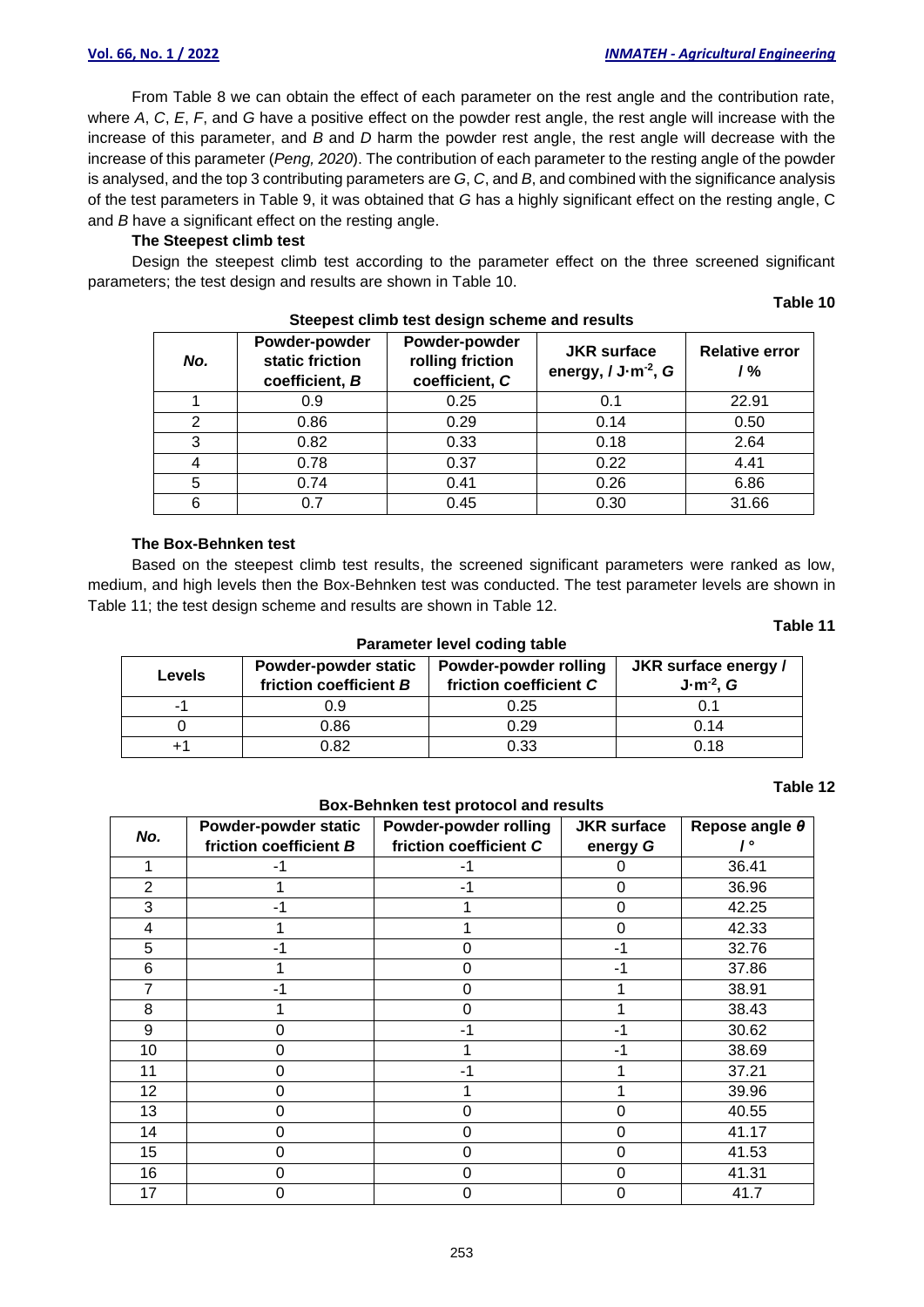**Table 13**

| <b>Source</b>  | <b>Mean square</b> | Degree of<br>freedom | Sum of square | P-value       |
|----------------|--------------------|----------------------|---------------|---------------|
| Model          | 18.85              | 9                    | 169.61        | $< 0.0001**$  |
| B              | 3.45               |                      | 3.45          | $0.0244*$     |
| C              | 60.67              |                      | 60.67         | $< 0.0001**$  |
| G              | 26.57              |                      | 26.57         | $< 0.0001**$  |
| BC             | 0.0552             |                      | 0.0552        | 0.7281        |
| BG             | 7.78               |                      | 7.78          | $0.0036**$    |
| CG             | 7.08               |                      | 7.08          | $0.0046**$    |
| B <sup>2</sup> | 2.05               |                      | 2.05          | 0.0634        |
| $C^2$          | 4.80               |                      | 4.80          | $0.0119*$     |
| G <sup>2</sup> | 53.51              |                      | 53.51         | $< 0.0001$ ** |
| Residual       | 0.4218             | 7                    | 2.95          |               |
| Lack of fit    | 0.7238             | 3                    | 2.17          | 0.1190        |
| Pure error     | 0.1952             | $\overline{4}$       | 0.7809        |               |
| Sum            |                    | 16                   | 172.56        |               |

# **Box-Behnken test regression model analysis of variance**

Using Design-Expert 11.0 software to perform multiple regression analysis on the experimental data, the second-order regression equation for the relative error of the rest angle was obtained as follows:

$$
41.25 + 0.6563B + 2.75C + 1.82G
$$

$$
-0.1175BC - 1.40BG - 1.33CG \tag{4}
$$

$$
-0.6973B - 1.07C^2 - 3.56G^2
$$

The results of Box-Behnken test ANOVA are shown in Table 13, where *C*, *G*, *BG*, *CG*, and *G<sup>2</sup>* have highly significant effects on powder rest angle, *B*, *C<sup>2</sup>* have significant effects on powder rest angle, while the rest parameters have insignificant effects on powder rest angle. The quadratic regression model has a model  $P<0.001$ , a coefficient of determination  $R<sup>2</sup>=0.9829$ , and a calibrated coefficient of determination adjusted R<sup>2</sup>=0.9609, both close to 1 and a coefficient of variation C.V.=1.68%. In summary, the regression model is exceptionally significant and can be further analysed for the rest angle prediction.

# **Simulation parameter calibration and test verification**

Design-Expert 11.0 software was used to find the best combination of parameters for the powder simulation by using the physical test rest angle as the target value for the second-order regression equation: powder-powder static friction coefficient of 0.887, the powder-powder rolling friction coefficient of 0.319, and JKR surface energy of 0.162.

To verify the accuracy and reliability of the powder simulation calibration, the rest angle simulation test was conducted with the combination of the above parameters as EDEM simulation parameters. The mean rest angle obtained is 41.27°, with a relative error of 0.991% from the physical test value of 41.69°. The T-test was performed and P=0.942>0.05, indicating no significant difference between the simulation rest angle and the physical test rest angle. The experimental comparison is shown in Figure 10.

![](_page_7_Figure_12.jpeg)

**Fig. 10 - Test comparison of the angle of repose of powder**

# **CONCLUSIONS**

1) Physical tests measured the basic physical parameters of seeds and powder; the contact parameters between seeds and powder were obtained by applying an inclinometer and high-speed camera, the resting angle of powder was measured as 41.69±0.79 by using a resting angle instrument.

2) Based on particle amplification theory, the powder particles were amplified 6 times for simulation tests. The contact parameters between seeds and powder were calibrated by collision bounce test, ramp slip test, and ramp roll test.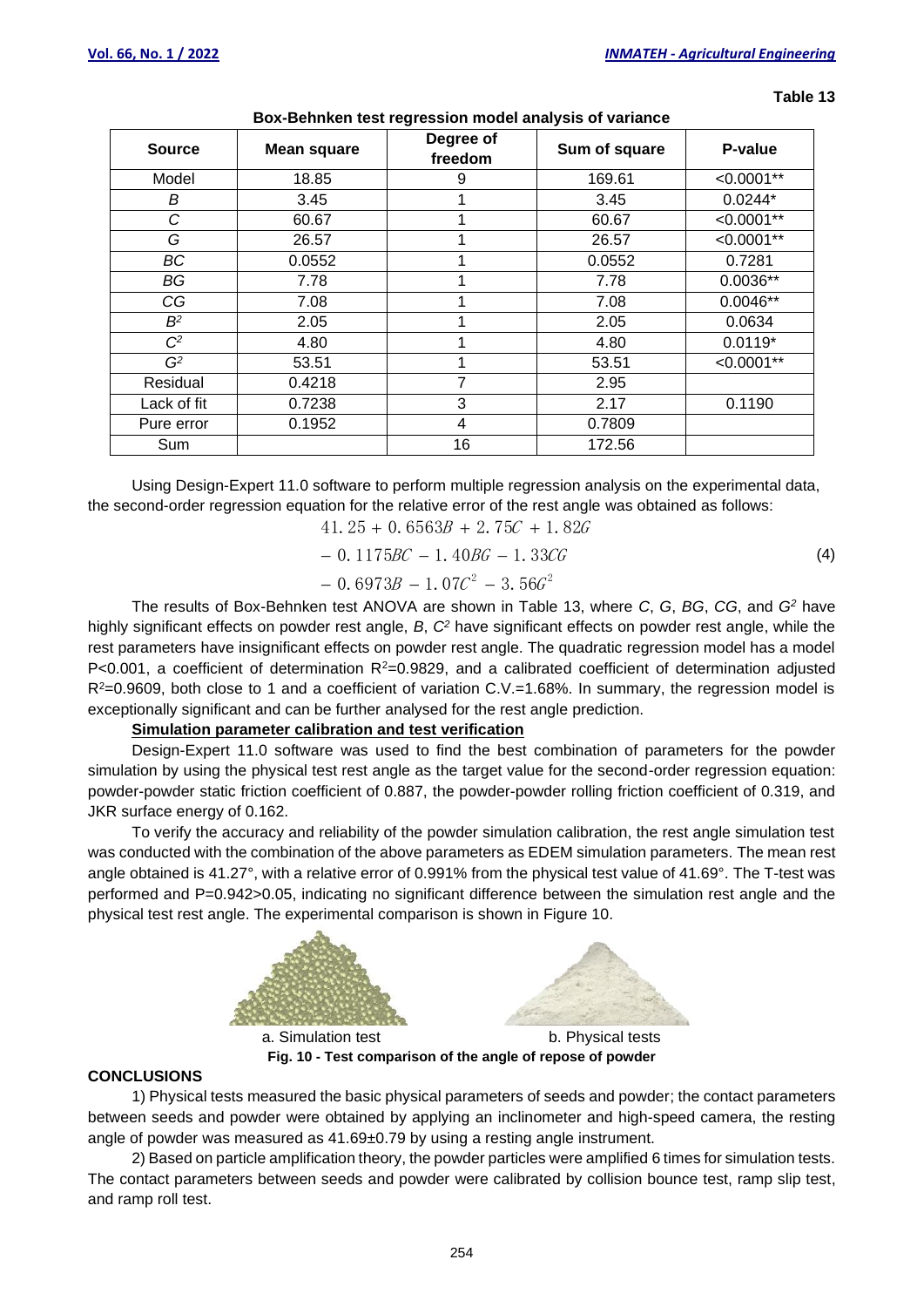3) The rest angle simulation test was conducted using the range of contact parameters obtained from the physical test as the basis for selecting the simulation test parameters. The Plackett-Burman test, the steepest climb test, and the Box-Behnken test were conducted in turn to establish and optimize the secondorder regression equation of the significant parameters and the rest angle, and the best combination of simulation parameters was obtained: the powder-powder static friction coefficient was 0.887, the powderpowder rolling friction coefficient was 0.319, and the JKR surface energy was 0.162.

4) The calibrated contact parameters were used to conduct the simulation test again; the T-test of the result data was obtained as P=0.942>0.05, indicating that there was no significant difference between the simulation test results and the physical test results, further verifying the reliability of the simulation parameter combination.

# **ACKNOWLEDGEMENTS**

We acknowledge that this work was supported by the National Natural Science Foundation of China under the project "Research on structural parameters of split-flow hedge sand collector and its internal flow field characteristics (41661058)" and the Natural Science Foundation of Inner Mongolia Autonomous Region under the project "Research on the working parameters of grass seed pill granulation coating and its coating mechanism under the action of the vibration force field (2018MS05023)".

# **REFERENCES**

- [1] Afzal I., (2020), Modern Seed Technology: Seed Coating Delivery Systems for Enhancing Seed and Crop Performance. *Agriculture*, Vol. 10, issue 11;
- [2] Asaf Z., (2007), Determination of discrete element model parameters required for soil tillage. *Soil and Tillage Research*, Vol 92, issue 1-2, pp. 227-242;
- [3] Boac J M., (2010), Material and Interaction Properties of Selected Grains and Oilseeds for Modelling Discrete Particles[J]. *Transactions of the Asabe*, Vol. 53, issue 4, pp.1201-1216;
- [4] Feng Y.T., (2009), On upscaling of discrete element models: similarity principles. *Engineering Computations: International Journal for Computer-Aided Engineering and Software, Vol. 26, issue 6;*
- [5] Hao Y.L., (2017), Research on Spiral Dense Conveying of Powder Packaging. *Jiangnan University*;
- [6] Hu G.M., (2010), *Discrete Element Method Analysis and Simulation of Particle System——Introduction to Industrial Application of Discrete Element Method and EDEM Software*. Wuhan University of Technology Press;
- [7] Johnsonkl, (1971), Surface energy and the contact of elastic solids. *Proceedings of the Royal Society of London Series A, Mathematical and Physical Sciences*, Vol. 324, issue 1558, pp. 301-313;
- [8] Jaeger H.M., (1996), The physics of granular materials. *Physics Today*, Vol 49, issue 2, pp. 32-38;
- [9] Liu Y., (2017), *Study on the relationship between the accumulation and flow characteristics of powder system and the force between particles*. East China University of Science and Technology;
- [10] Li Y.X., (2019), Discrete element parameter calibration of wheat flour-based on grain scaling. *Transactions of the Chinese Society of Agricultural Engineering*, Vol 35, issue 16, pp. 320-327;
- [11] Luo S., (2018), Vermicompost matrix discrete element method parameter calibration based on the JKR bonding model. *Transactions of the Chinese Society of Agricultural Machinery*, Vol. 49, issue 04, pp.343- 350;
- [12] LaTosha M. Gibson., (2013), Image analysis measurements of particle coefficient of restitution for coal gasification applications [J].*Powder Technology*, Vol. 247, pp. 30-43;
- [13] M. Van Zeebroeck, E., (2006), The discrete element method (DEM) to simulate fruit impact damage during transport and handling: Model building and validation of DEM to predict bruise damage of apples [J]. *Postharvest Biology and Technology*, Vol. 41, issue 1;
- [14] Ma Y.H., (2020), Parameter calibration of discrete element model for alfalfa straw compression simulation. *Transactions of the Chinese Society of Agricultural Engineering*, Vol. 36, issue 11, pp. 22- 30;
- [15] Mohammadreza A., (2018), A methodology for calibration of DEM input parameters in the simulation of segregation of powder mixtures, a special focus on adhesion. *Powder Technology*;
- [16] Mukherjee R., (2018), DEM based computational model to predict moisture induced cohesion in pharmaceutical powders[J]. *International Journal of Pharmaceutics*, Vol 536, issue 1, pp. 301;